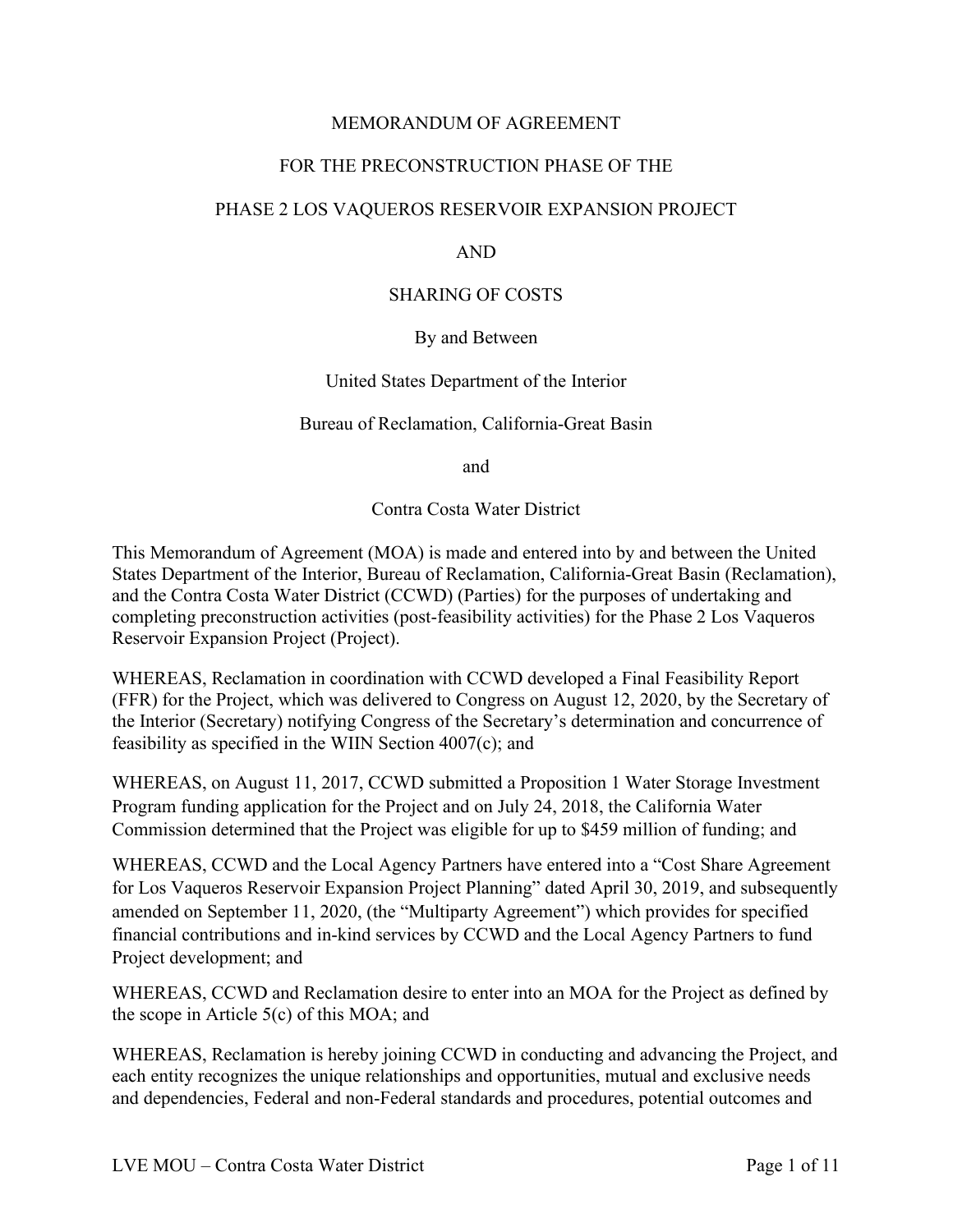applications of the preconstruction activities, and related decision-making and approval processes; and

WHEREAS, Reclamation is the lead agency for purpose of compliance with the National Environmental Policy Act and CCWD is the lead agency for purpose of compliance with the California Environmental Quality Act; and

 and CCWD is the lead agency for the purpose of operations and maintenance of the completed WHEREAS, Reclamation is the lead agency for compliance with the Endangered Species Act (ESA) for the purpose of the planning, design, construction and coordinated operations of the Project with the Central Valley Project and will initiate consultations under Section 7 of ESA; Project and will initiate consultations under Section 10 of ESA as necessary; and

WHEREAS, CCWD is the lead agency for the purpose of compliance with Section 401 and 404 of the Clean Water Act; and

WHEREAS, Reclamation and CCWD will coordinate with each other and jointly with the State Water Resources Control Board (SWRCB) on any changes to existing water rights required to enable Project operations; and

WHEREAS, Reclamation and CCWD have the full authority and capability to perform as hereinafter set forth and intend to cooperate in cost-sharing and financing in the preconstruction phase of the Project in accordance with the terms of this MOA subject to the Feasibility Report delivered to Congress and appropriations.

NOW, THEREFORE, the Parties agree as follows:

- 1. Definitions: The following terms shall have the following meanings when used in this MOA:
	- 1(a) Parties: Shall mean Reclamation and CCWD.
	- 1(b) Cost-Sharing: Shall mean the Parties' contribution as in-kind services as further defined in Articles 1(c) and 5(a) of this MOA, and contributed funds, if a separate Contributed Funds Agreement is executed by the Parties.
	- 1(c) In-Kind Service: Shall mean eligible donated time and effort, real and personal property, and goods and services, as defined by the Department of the Interior. Inkind services may be used as a cost-share, but the value of the in-kind contributions must be evaluated and documented. Valuation of in-kind services shall be in accordance with 2 CFR Part 200.
	- from public release under the Freedom of Information Act (FOIA), 5 USC 552(b), or et. seq. 1(d) Confidential Information: Shall mean any information that is privileged or protected the California Public Records Act (CPRA), California Government Code § 6250
	- patents, copyrights, trademarks, and trade secrets, or otherwise protectable under 1(e) Intellectual Property: Shall mean any information that is legally protected through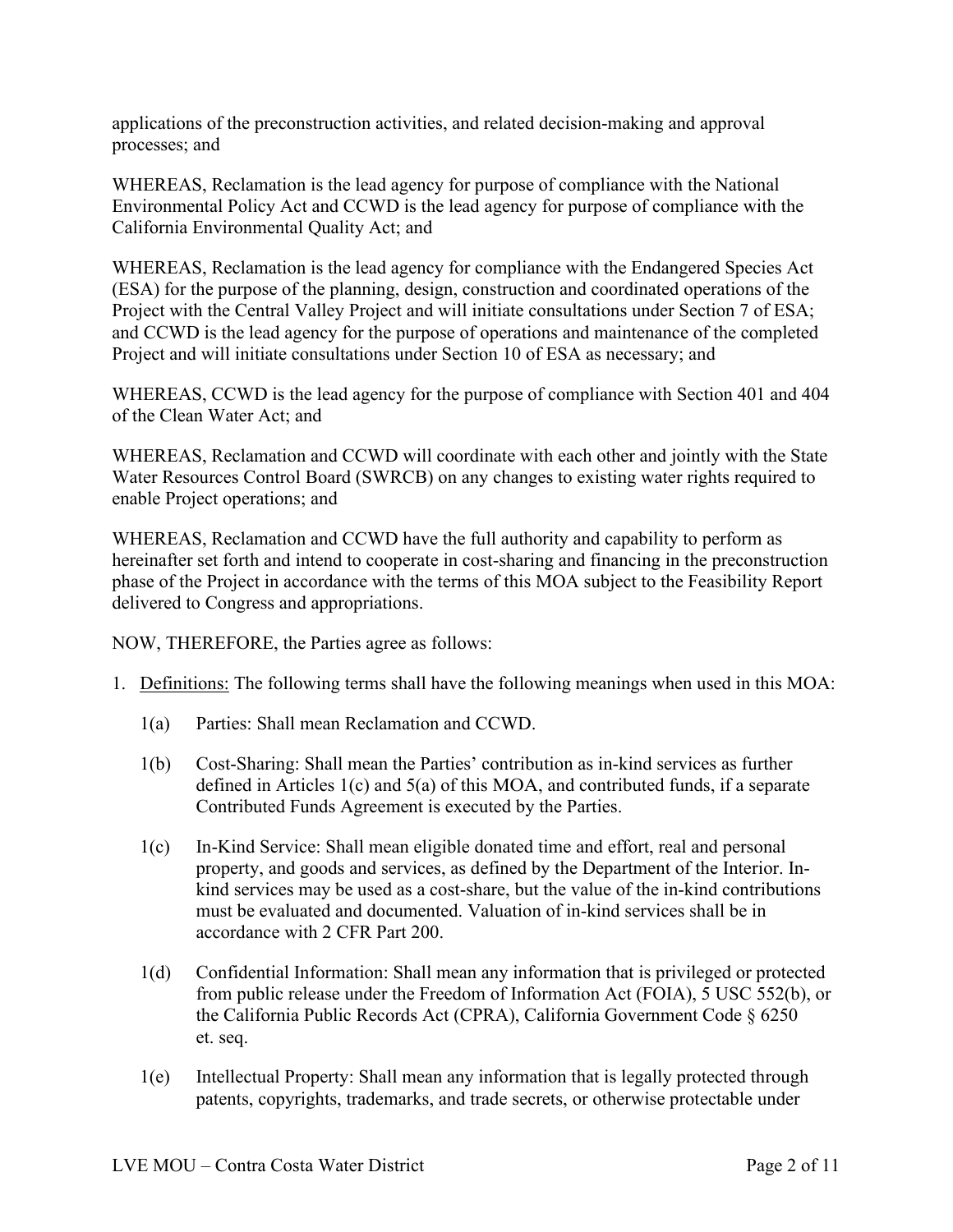Title 35 of the United States Code, under 7 USC § 2321, et. seq., or under the patent laws of a foreign country.

- provided for in Article 7(c) of this MOA. 1(f) Confidential Business Information: Shall mean trade secrets or commercial or financial information that is privileged or confidential under the meaning of FOIA, 5 USC § 552(b)(4), or the CPRA. Information shall be marked or identified as
- 1(g) Key Personnel: Shall mean team members involved in the administration, management, or performance of the preconstruction activities as defined in this MOA.
- or first reduced to practice under this MOA which is patentable or otherwise 1(h) Subject Invention: Shall mean any invention or other intellectual property conceived protectable under Title 35 of the United States Code, under 7 USC § 2321, et. seq., or under the patent laws of a foreign country.
- duration of the Project to reflect the current project schedule and approach that serves 1(i) Project Management Plan (PMP): Shall mean the document prepared by Reclamation in coordination with CCWD, and routinely updated by Reclamation throughout the as a guideline describing how Reclamation and CCWD will manage and conduct the Project.
- petitions that occur after the Secretary of the Interior notifies Congress of its 1(j) Preconstruction Activities: Those initial activities that include, but are not limited to, planning, engineering, design, environmental permitting, and water rights change determination of feasibility and before the first award of a contract for construction.
- 5(a) of this MOA. 1(k) Non-Federal Proportionate Cost-Share: The percentage of the total construction cost of the Project assigned to the non-Federal partner, CCWD, in accordance with Article
- 1(l) Federal Proportionate Cost-Share: The percentage of the total construction cost of the Project assigned to the Federal Government, in accordance with Article 5(a) of this MOA.
- 1(m) Non-Federal Partners: All non-Federal parties participating in the Project including CCWD, Local Agency Partners, and the California Water Commission.
- San Luis Delta & Mendota Water Authority, Santa Clara Valley Water District, 1(n) Local Agency Partners may include: Alameda County Water District, East Bay Municipal Utility District, Bay Area Water Supply Conservation Agency, the City of Brentwood, Byron Bethany Irrigation District, Del Puerto Water District, Grassland Water District, Panoche Water District, San Francisco Public Utilities Commission, Westlands Water District, and Zone 7 Water Agency.
- 2. Purpose of MOA: The Parties agree that the purpose of this MOA is to clearly define the obligations and responsibilities of the Parties to complete Preconstruction Activities and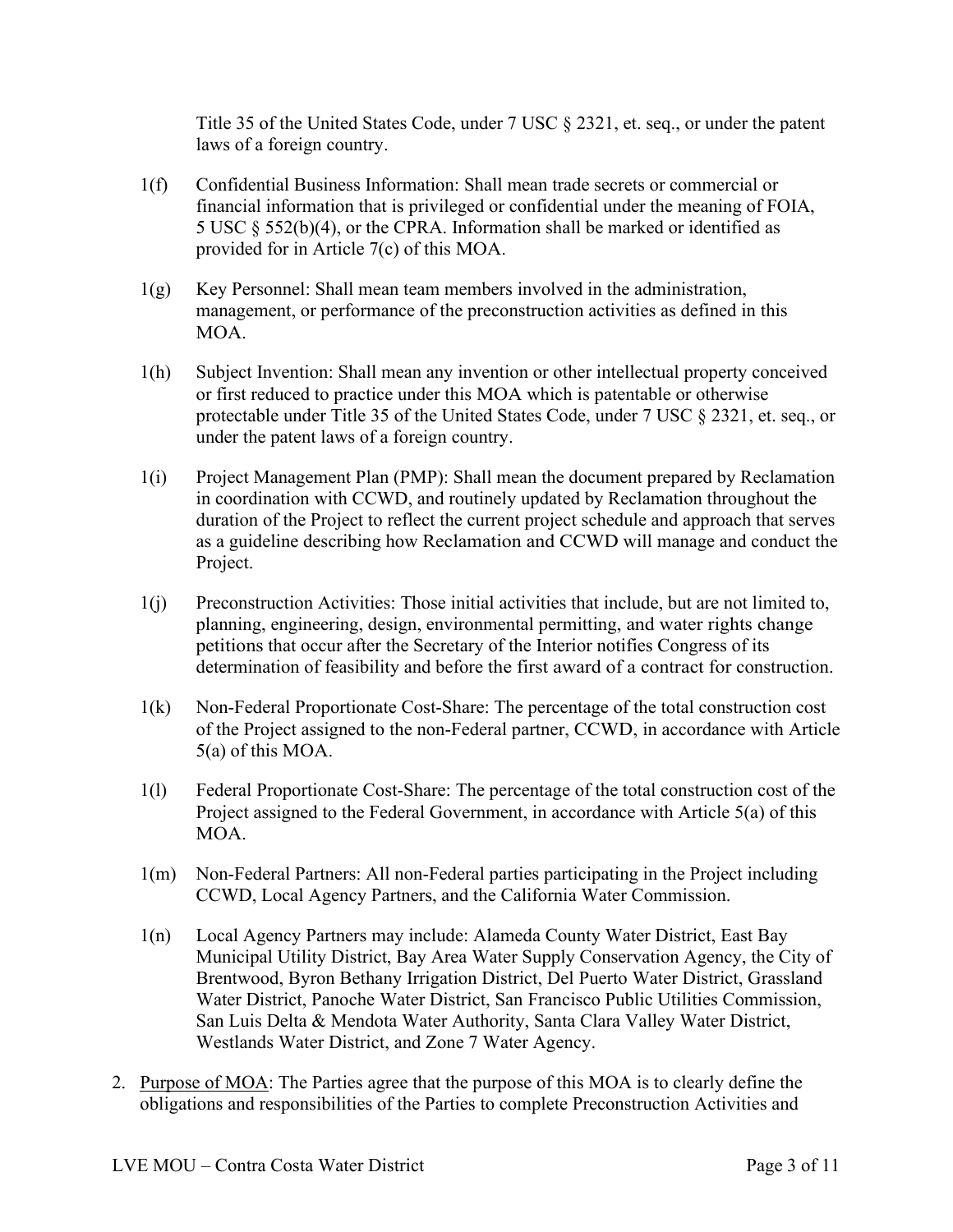specified documents consistent with the Final Feasibility Report, PMP, and any Project authorizing legislation, if any, and to share costs as outlined herein, consistent with the authorizations identified in Article 3 of this MOA and other pertinent Federal, State, and local laws and policy.

3. Authority for MOA: Reclamation is authorized to enter into this MOA pursuant to the Water Infrastructure Improvements for the Nation Act, 2016 (P.L. 114-322) or any subsequent legislation.

## 4. Roles and Responsibilities of Reclamation and CCWD

- 4(a) Executive Steering Committee (ESC): Each Party to this MOA will assign an executive-leadership-level representative to participate on the ESC for the duration the term of this MOA. Members of the ESC will provide both program and project leadership, address issues affecting Project progress, and identify and strategize resolution of evolving issues or conditions. The ESC will meet on an as-needed basis.
- quarterly basis, share an accounting of the actual expenses incurred by each Party under this MOA in accordance with Article 5 of this MOA. 4(b) A Project Management Team (PMT): A PMT shall be established. Each Party will identify a Project Manager and representatives to participate on the PMT, and any technical teams and subgroups. Meetings will be held as needed and only if necessary beyond the responsibilities of the Project Development Team (Article 4(c)) and used to track the status of the preconstruction activities, coordinate reviews of documents, share both Parties' perspectives on various topics, prepare briefings for the ESC, and any other items the Parties wish to discuss related to the Project. The PMT shall, on a
- 4(c) Project Development Team (PDT): A PDT shall be established to provide day-to-day oversight and review of work products. Each Party will identify representatives to participate on the PDT. The PDT is expected to meet as needed to maintain the progress of the Project.
- 4(d) Reservoir Operations Team (ROT): A Reservoir Operations Team (ROT) shall be established as a sub-group to PDT. Each Party will identify representatives to participate on the ROT. The purpose of the ROT is to assist CCWD in developing an operating plan for the Project that identifies proposed reservoir operations, Delta intake operations, effects, if any, on Central Valley Project and State Water Project operations, and effects to any other parties not a signatory to this MOA. Participation in the ROT is not limited to the Parties. Non-party stakeholders may participate in and be a member of the ROT if it is agreed upon by the Parties and the non-party stakeholder has special expertise with respect to any operational impact involved in the Project. The ROT is expected to meet biweekly to maintain the progress of the Project.
- subgroup to PDT. Each Party will identify representatives to participate on the WRT. The purpose of the WRT is to coordinate change petitions for water rights held by 4(e) Water Rights Team (WRT): A Water Rights Team (ROT) shall be established as a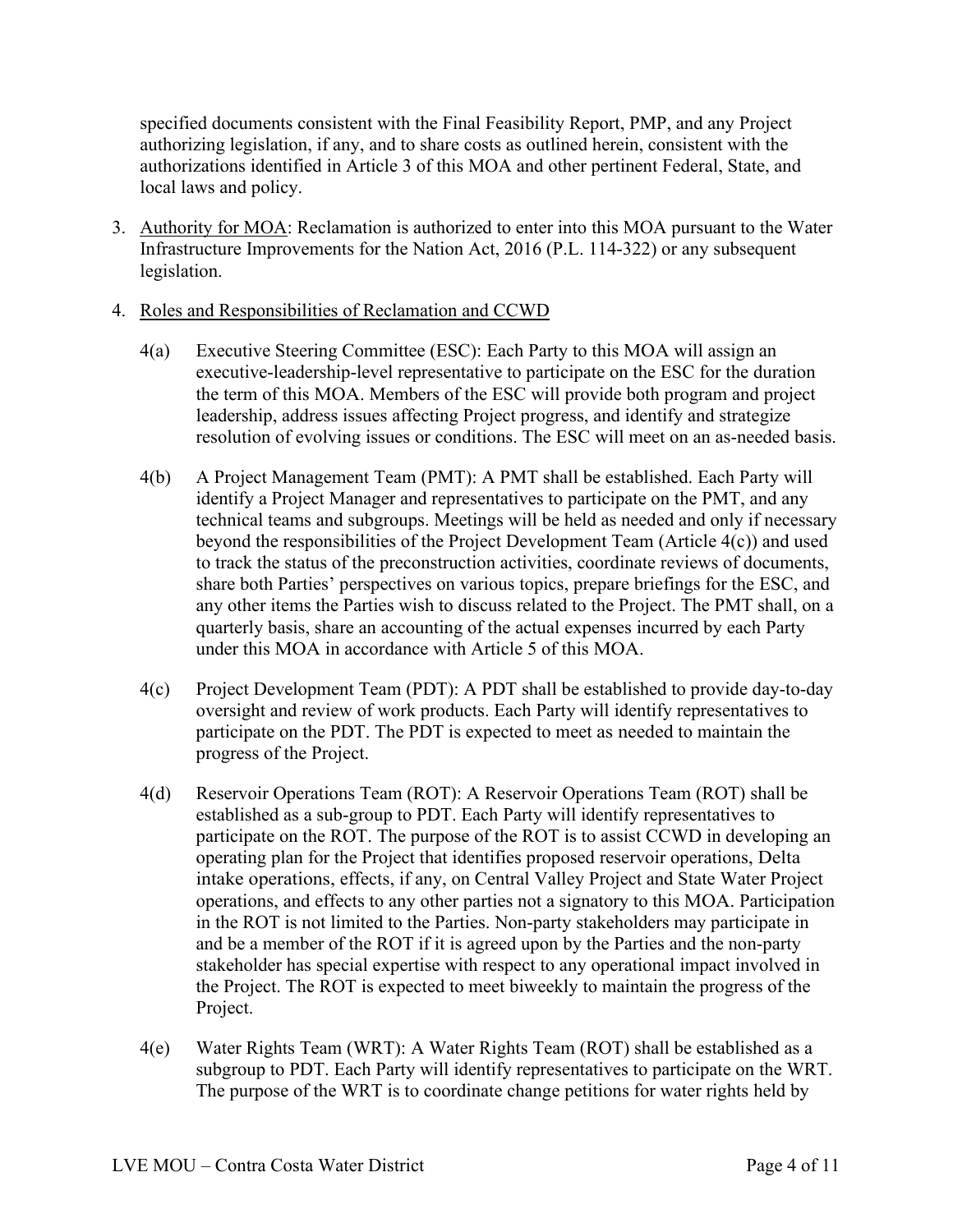is agreed upon by the Parties. The WRT is expected to meet as needed to maintain the CCWD and those held by Reclamation. Participation in the WRT is not limited to the Parties. Non-party stakeholders may participate in and be a member of the WRT if it progress of the Project.

- 4(f) Cooperative Partnership: The Parties will participate cooperatively as both cost-share and Project partners to complete the preconstruction activities effectively and efficiently, with intent to manage and perform joint and/or separate activities; monitor and account for actions; produce documents for review, revision, and distribution to support decision-making, approval, and related actions. The Parties commit to sharing all required documents (e.g., technical memoranda, draft and final reports, supporting materials, work products, and summaries of expenditures and expenses) within their respective authorities. Each Party is responsible for ensuring their respective policy, technical, and legal requirements are met.
- 4(g) Coordination with Local Water Agencies: CCWD will coordinate with the local water agencies if and when any additional parties sign an MOA with CCWD with the intent to perform joint and/or separate activities needed to contribute to the Project, including but not limited to development of local water supply demands and reservoir facilities and operations.

# 5. Financial Obligations

- 5(a) Cost-Sharing: Reclamation and CCWD will share the eligible costs of the proportionate cost-share for a State-led storage facility shall not exceed 25% of the total Project cost. CCWD may include Local Agency Partners contributions as consistent with Article 5 of this Agreement. preconstruction activities and any supporting documentation within the Scope of the Project. The proportionate cost-share between CCWD and Reclamation is established by the total construction cost assignment percentage split between the Federal assigned percentage and the non-Federal assigned percentage published in the Final Feasibility Report. The assigned proportionate cost-share is subject to change from the published Final Feasibility Report to an updated assignment if during preconstruction Project benefit calculations or categories are changed. Reclamation's specified in the Multiparty Agreement towards its share of eligible costs
	- 5(a)(1) In accordance with Reclamation Directives and Standards, CCWD shall account for the actual expenses incurred by CCWD including Local Agency Partners. These expenses shall be provided to Reclamation on a quarterly basis. Requirements of such accounting shall, at a minimum, include the following:
		- $5(a)(1)(i)$  An explanation, in the form of a progress report, of the work performed for each activity completed during the reported quarter.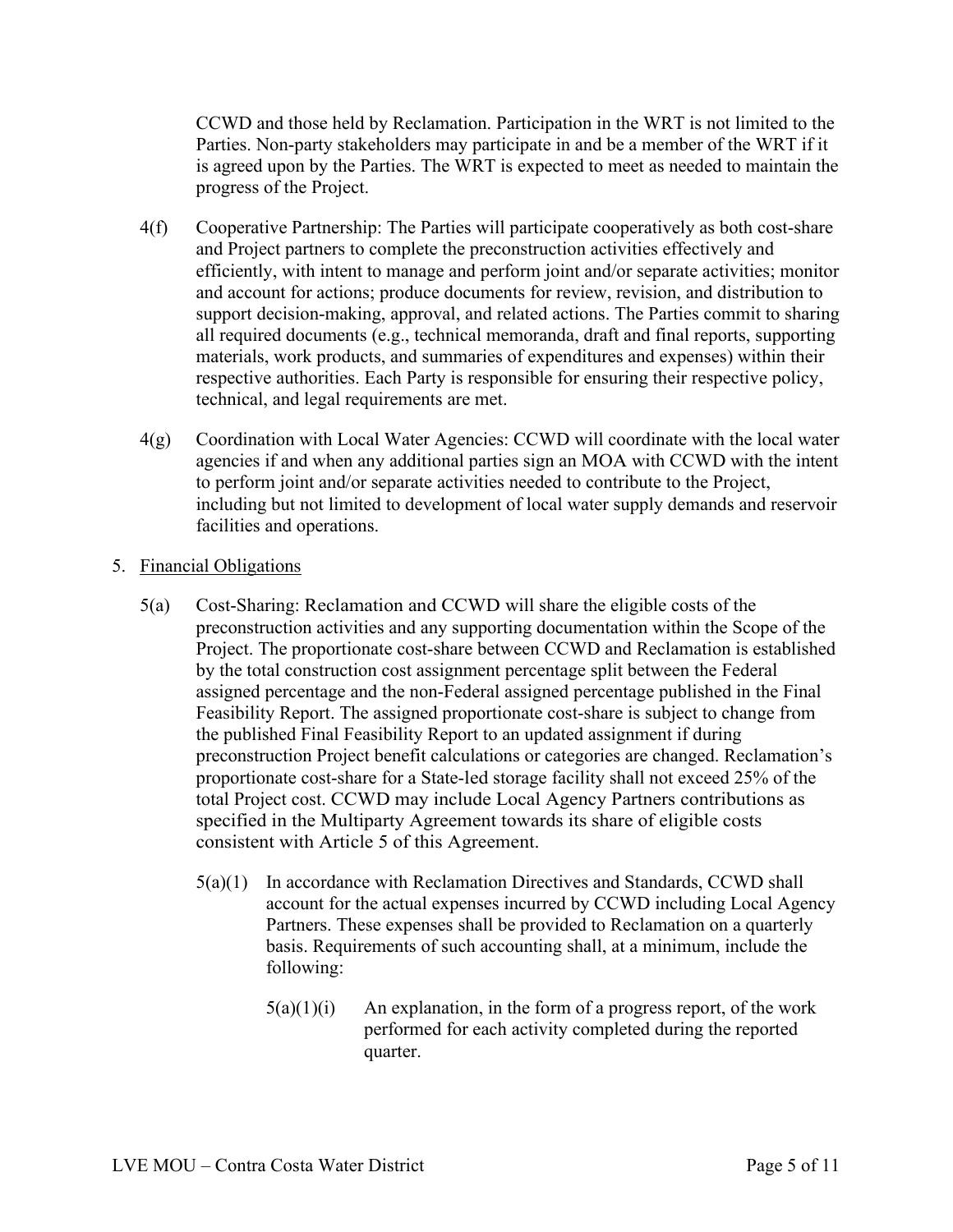- $5(a)(1)(ii)$  Progress reports shall include a summary of all costs incurred by CCWD including Local Agency Partners. Allowable costs include payroll costs, contract costs, overhead costs, expense vouchers, and other costs as provided in the applicable Office of Management and Budget regulations. Each activity should be supported by reports from CCWD's financial system as well as the local water agencies' financial systems providing a breakdown of actual costs incurred for the current submission and total costs to date for each activity.
- $5(a)(1)(iii)$  A cover letter or memorandum signed by an authorized representative of CCWD should accompany the submission. The cover letter shall reference this MOA and any enclosures (i.e. progress report, expenses/payroll summary).
- 5(b) Financial Obligations: This MOA is not a funding document and does not obligate or transfer funds between the Parties. Reclamation, subject to the availability of funds through the Federal appropriations process for this Project, shall expend funds on federally authorized preconstruction activities pursuant to Federal laws, regulations, and policies, or may enter into a Financial Assistance Agreement with CCWD for the purpose of sharing costs for those activities led by CCWD.
- 5(c) Scope of the Project: The Final Feasibility Report, PMP, any Federal authorizing legislation, and any relevant Reclamation Directive and Standard for Preconstruction and/or Construction, detail the initial scope of work and level of effort. When the Parties identify new tasks, specific scopes and requirements will be negotiated between the Parties. The PMP can be routinely updated by Reclamation as required and CCWD and any other non-Federal cost-share partners will be notified as appropriate.
- 5(d) In-Kind Services: Submission of documentation for in-kind services shall be submitted quarterly. Quarterly accounting must detail work done for agreed-upon items. Only costs incurred against a cost-share agreement need to be documented and submitted for approval. Project numbers must be used to distinguish various tasks and work phases. Items required for proper verification of work done include certified payroll, applicable contract numbers (i.e., consultant contracts), quarterly reports that coincide with Federal reporting requirements and generally accepted accounting principles, identification of cost-share partners, and scopes of work. Services cannot be included in any other Federal award in a current or prior period and their value must be based upon current market prices.
- 5(e) Following the termination of this MOA, Reclamation shall perform a final accounting in accordance with Article 5 of this MOA to determine the contributions provided by CCWD and to determine whether CCWD has met its proportionate costshare obligation.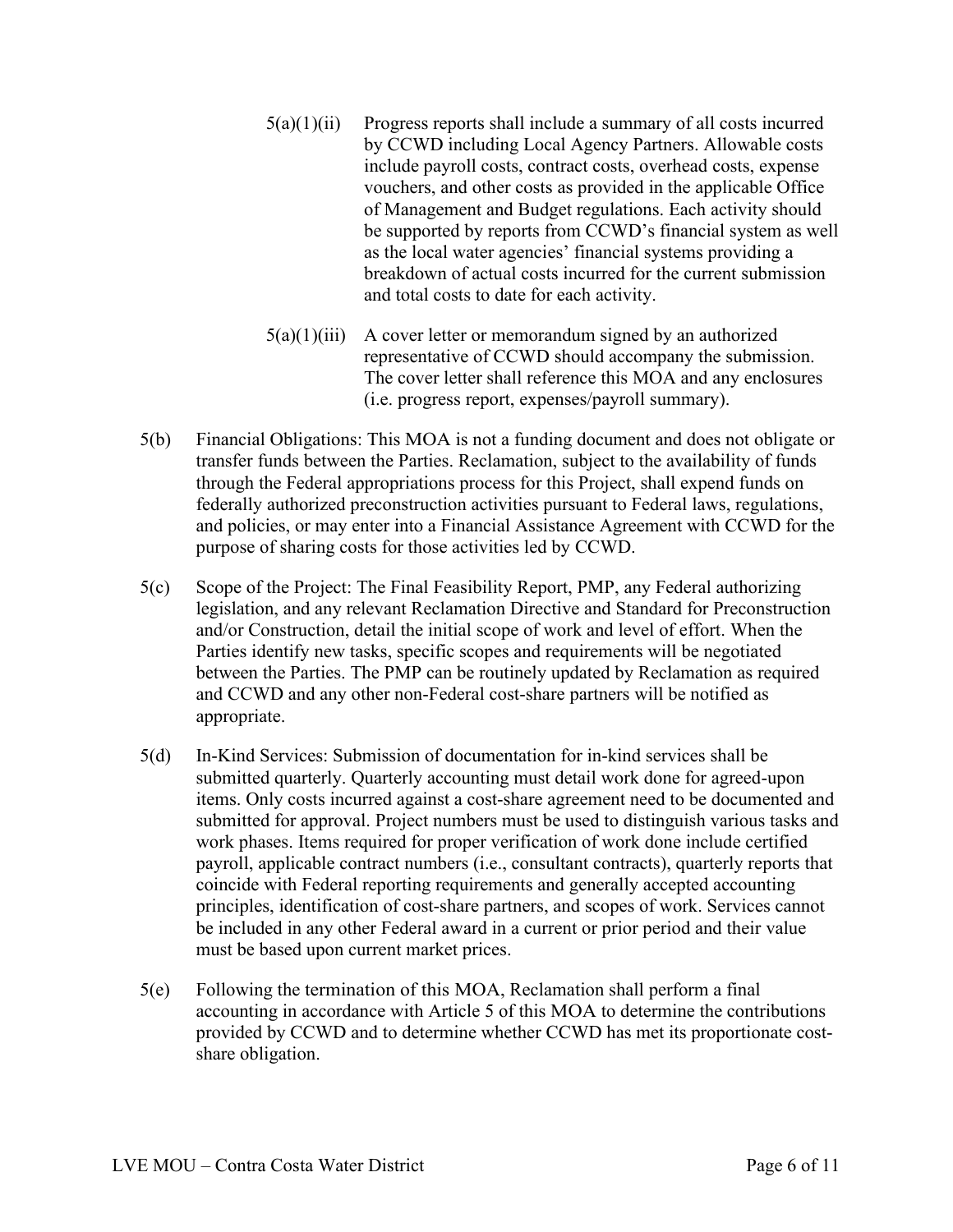- 5(f) CCWD shall not use Federal funds to meet CCWD's share of the preconstruction costs under this MOA.
- 6. Term and Termination
	- 6(a) Term: This MOA shall take effect on January 1, 2021. Unless terminated per Article 6(e), this MOA will expire 5 years from the date of Reclamation's signature to this MOA or upon a final accounting of all Preconstruction Activities in accordance with Article 5, whichever is earlier.
	- amendment must be mutually agreed upon in writing by Reclamation and CCWD. Any such modification shall not be effective until a written amendment to this MOA 6(b) Amendment: If either Party desires a modification to this MOA, the Parties shall confer in good faith to determine the desirability of such modification. Any is signed by Reclamation and CCWD.
	- Los Vaqueros Reservoir Expansion Project Planning, or to any subsequent joint powers agreement, for the purpose of considering these agencies as potential partners to completion of the Project. CCWD shall notify Reclamation of such negotiations, if 6(c) Addition of non-Federal Cost-Share Partners by CCWD: CCWD retains sole discretion to add local water agencies as signatories to the Cost-Share Agreement for in Project implementation, including appropriate cost-share arrangements. Addition of local water agencies shall be consistent with CCWD Board Principles, if applicable they occur.
	- discretion to add Federal agencies for the purpose of considering these agencies as 6(d) Addition of Federal Cost-Share Partners by Reclamation: Reclamation retains sole potential partners in project implementation, including appropriate cost-share arrangements. Reclamation shall notify CCWD of such negotiations, if they occur.
	- accounting in accordance with Article 5 of this MOA. Any termination of this MOA  $6(e)$  Termination: Prior to the expiration of this MOA, and upon no fewer than sixty  $(60)$ calendar days written notice to the other Party, either Party may elect to terminate this MOA or to suspend future performance under this MOA without penalty. In the event that either Party elects to terminate this MOA pursuant to this Article, the Parties shall conclude their activities relating to the Project and proceed to a final in accordance with this Article shall not relieve the Parties of liability for any obligation previously incurred.
	- any obligation to perform under this MOA until the suspension is terminated. Any such suspension shall remain in effect until either Reclamation or CCWD terminates 6(f) Suspension: If either Party suspends its performance, the other Party is relieved of this MOA, the MOA terminates per Article 6(a), or the suspending Party notifies the other Party of its intent to end the suspension and perform in accordance with this MOA. Any suspension of future-performance under this MOA in accordance with this Article shall not relieve the Parties of liability for any obligation previously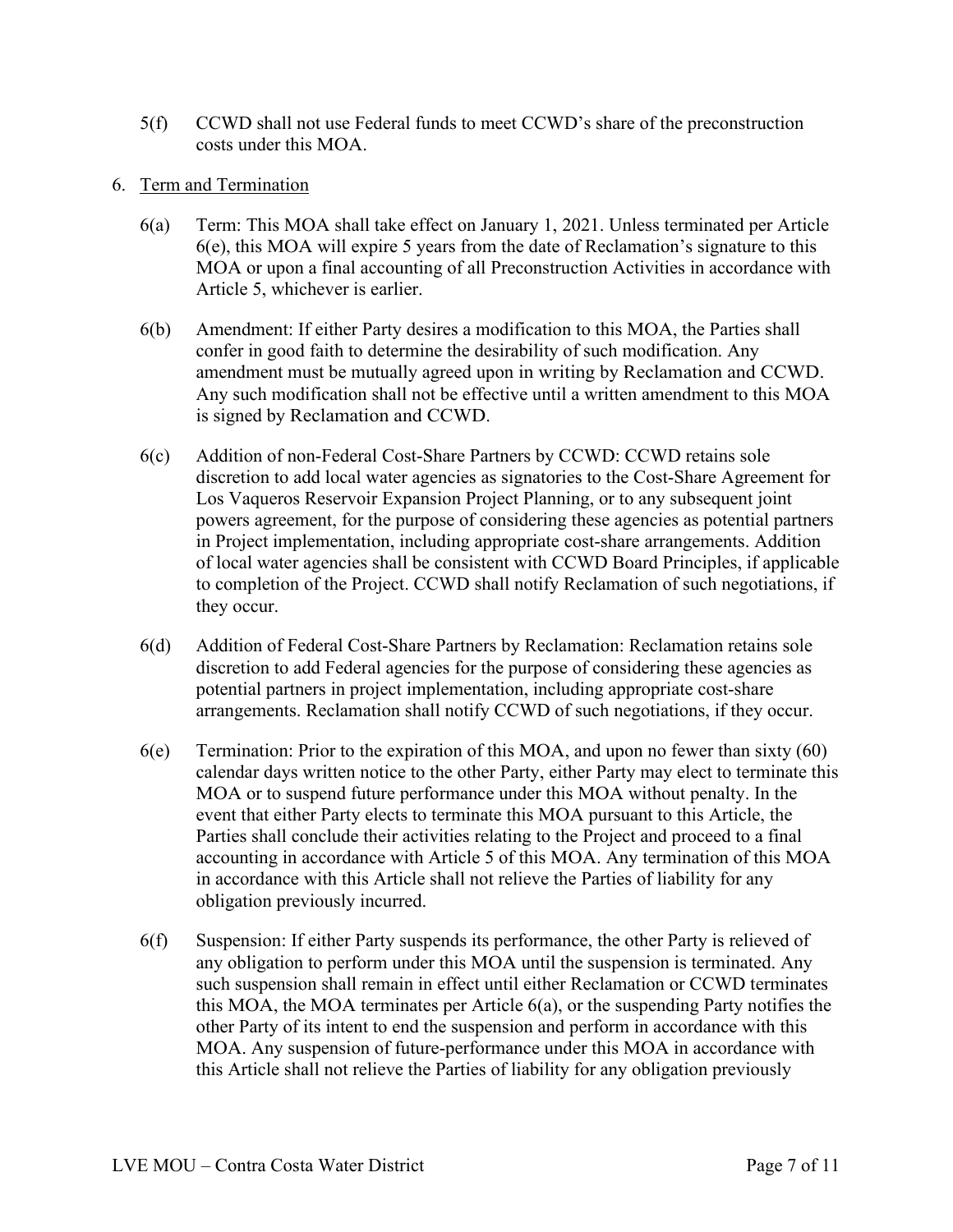incurred. Financial Obligations and payment for in-kind services to the date of suspension or termination shall be satisfied.

# 7. Publications, Reports, and Confidentiality

- published or publicly shared report, memorandum, whitepaper, technical report, or 7(a) Publications: The Parties understand and agree that this MOA may be disclosed to the public in accordance with either FOIA or the CPRA. Subject to the requirements of confidentiality, intellectual property, and preservation of rights in Subject Inventions, as further described in Articles 1(d), 1(e), 1(f), and1(h) herein, either Party may publish the results of the Project described in this MOA. Any formally other document must be consistent with applicable Department of the Interior and Reclamation procedures, requirements, and policy, provided:
	- $7(a)(1)$  The other Party is allowed to review the proposed publications(s) at least sixty (60) days prior to submission for publication by submission to the authorized agent.
	- $7(a)(2)$  The final decision as to the publication content rests with the Party that writes the publication(s).
- 7(b) Reports: The results of the science, engineering, operations, and technology data that are collected, compiled, and evaluated pursuant to this MOA, including interim administrative drafts, and final draft reports and/or supporting documents, shall be shared and mutually interchanged by the Parties, consistent with Article 4 of this MOA, and pertinent Reclamation directives, standards, and policy.
- Executive Order 12600) and this MOA. To the extent either Party orally submits such Confidential Information or Confidential Business Information to the other Party, the 7(c) Confidentiality: Any Confidential Information or Confidential Business Information used in implementing this MOA shall be clearly marked "CONFIDENTIAL" or "PROPRIETARY" by the submitter, and shall not be disclosed by the recipient without permission of the owner in accordance with applicable law (for example, submitting Party will prepare a document marked "CONFIDENTIAL" or "PROPRIETARY" embodying or identifying in reasonable detail such orally submitted information and provide the document to the other Party within thirty (30) days of disclosure.

Any Confidential Information or Confidential Business Information disclosed by one Party to the other Party shall remain confidential and protected from disclosure to the maximum extent allowable by applicable law. Neither Party shall be bound by confidentiality if the information received from the other Party:

- $7(c)(1)$  Is already available to the public or the recipient.
- 7(c)(2) Becomes available to the public through no fault of the recipient.
- $7(c)(3)$  Is non-confidentially received from another Party legally entitled to it.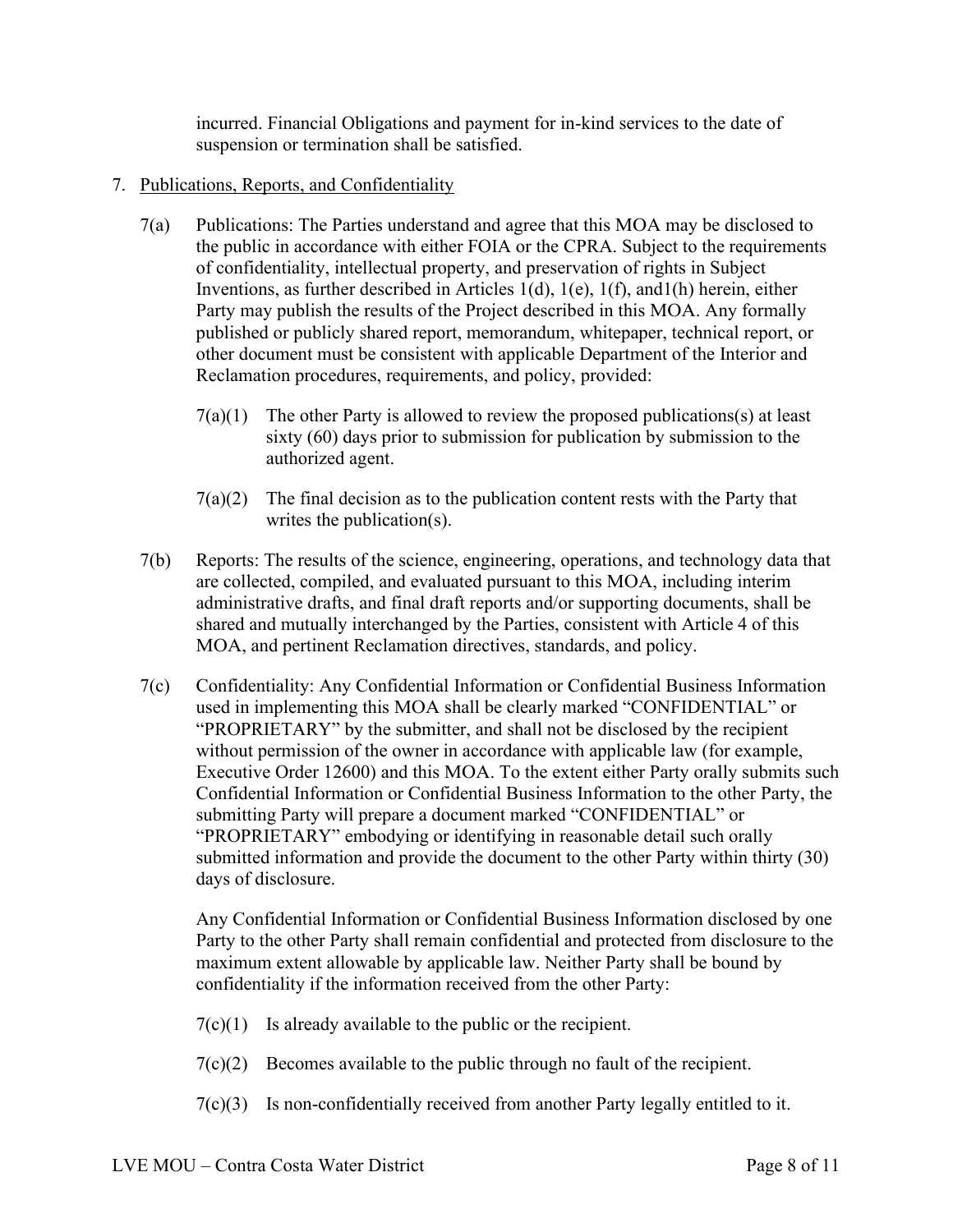It shall not be a breach of this MOA if the recipient of the information is required to disclose the information by a valid order of a court or other government body, or as otherwise required by law, or as necessary to establish the rights of either Party under this MOA; provided that the recipient of the information shall provide prompt prior notice thereof to the other Party in order to seek a protective order or otherwise prevent such disclosure, and provide further that the information otherwise shall continue to be confidential.

 or in direct relation to, the performance of activities under this MOA shall remain 7(d) Intellectual Property: Unless otherwise agreed by the Parties, custody and administration of inventions, including Subject Inventions, made as a consequence of, with the respective inventing Party. In the event that an invention is made jointly by employees of the Parties or an employee of an agency's contractor, the Parties shall consult and agree as to future actions toward establishment of patent protection for the invention.

# 8. General

- responsible for any damages or injuries arising out of the conduct of activities governed by this MOA, except to the extent that such damages or injuries were officers. Reclamation's liability shall be limited by the Federal Tort Claims Act. 28 8(a) Liability: It is understood and agreed that neither Party to this MOA shall be caused by the negligent or wrongful acts or omissions of its employees, agents, or USC § 2671, et seq., while CCWD's liability shall be limited by the California Government Claims Act, California Government Code § 810 et seq. Neither Party shall be liable for the negligent or wrongful acts or omissions of the other Party's employees, agents, or officers.
- apply to any person or entity outside CCWD and Reclamation. This MOA is not 8(b) Limitations: This MOA sets out the Parties' intentions and objectives and does not intended to and does not create, any right, benefit, or trust responsibility, substantive or procedural, enforceable at law or equity, by anyone against the United States, its agencies, its officers, or any person, unless expressly stated herein.
- 8(c) Notices: Notices between the signatories and copies of correspondence shall be sent to the Reclamation and CCWD points of contact below:

General Manager Regional Director **Contra Costa Water District Bureau of Reclamation** 1331 Concord Avenue 2800 Cottage Way Concord, CA 94520 Sacramento, CA 95825 Telephone: (926) 688-8060 Telephone: (916) 978-5012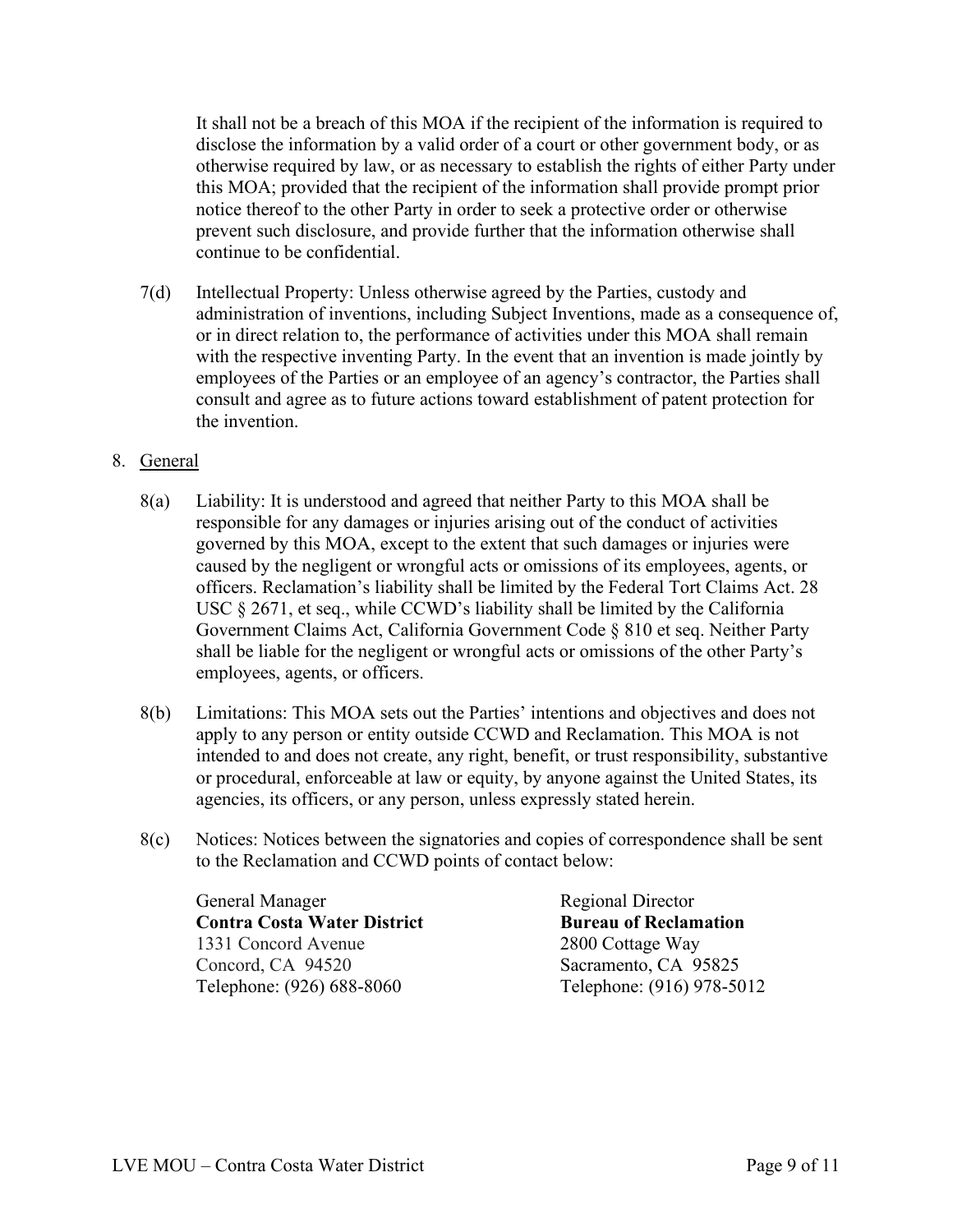- 8(d) Anti-Deficiency Act: All activities, responsibilities, and communications made under or pursuant to this MOA are subject to the availability of funds and each Parties' budget priorities, as determined by each Party. No provision herein shall be interpreted to require obligation or payment of funds. Further, no provision shall be interpreted in violation of the Anti-Deficiency Act, 31 USC 1341, and no liability shall accrue to the United States in the event that funds are not appropriated or allotted. No liability of one party may be transferred to the other party.
- 8(e) Counterparts: This MOA shall be executed in duplicate and each original, once fully executed, shall be equally effective.
- 8(f) Subcontracting Approval: A Party hereto desiring to obtain and use the services of a third party via contract or otherwise shall give prior notice to the other Party, including details of the contract or other arrangement. This requirement is to assure confidentiality is not breached and rights in Subject Inventions are not compromised.
- $8(g)$  Assignment: Neither Party has the right to assign this MOA, or any of its responsibilities hereunder, without the written consent of the non-assigning Party.
- 8(h) Endorsement: CCWD shall not in any way state or imply that this MOA, or the results of this MOA, is an endorsement by the Federal government, Department of the Interior, or Reclamation or its organizational units, employees, products, or services except to the extent permission is granted by an authorized representative of Reclamation.
- applicable laws and regulations, including environmental, cultural, and implementing regulations, the Clean Water Act, the Endangered Species Act, the federally recognized tribes. 8(i) Regulatory Compliance: Both Parties acknowledge and agree to comply with all paleontological resource protection laws and regulations, in carrying out the activities or projects under this MOA. These regulatory compliance requirements may include, but are not limited to, the National Environmental Protection Act and applicable National Historic Preservation Act, and consultation with potentially affected
- 8(j) Disputes: Any dispute arising under this MOA which cannot be readily resolved shall be submitted jointly to the Key Personnel officials identified above. Each Party agrees to seek in good faith to resolve the issue through negotiation, or other forms of nonbinding dispute resolution processes, if mutually acceptable to the Parties. Pending the resolution of any dispute or claim, the Parties agree that performance of all obligations shall be pursued diligently.
- 9. Signatures and Authorities: In Witness Thereof, the Parties execute this MOA on the date and year indicated below.

BUREAU OF RECLAMATION U.S. DEPARTMENT OF THE INTERIOR